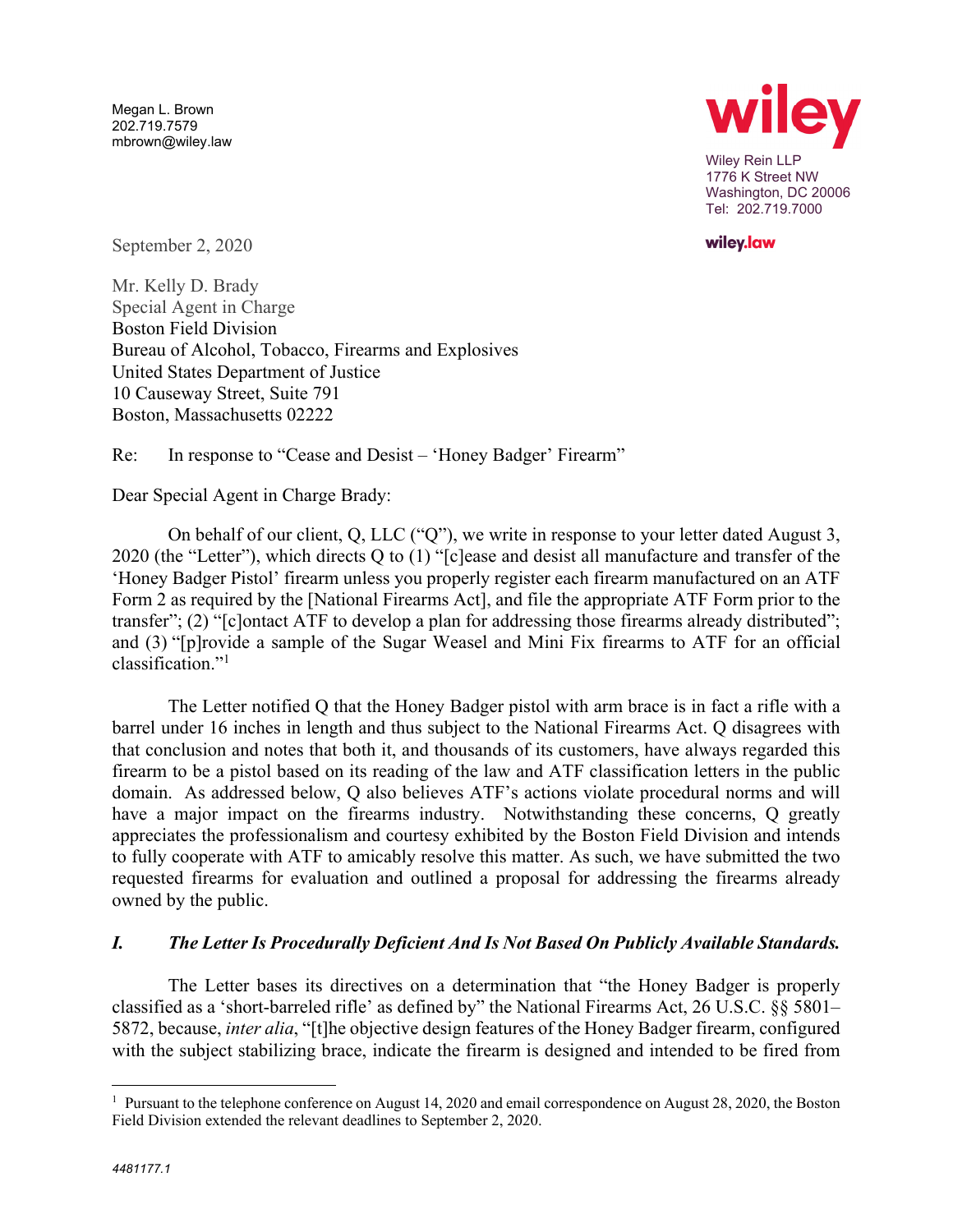the shoulder." The Letter, however, does not reveal the standard applied by the Boston Field Division ("Division") in concluding that the addition of a stabilizing brace—an orthotic device designed and intended to provide a shooter with the ability to more safely use a heavy firearm renders "the firearm . . . designed and intended to be fired from the shoulder." That omission is troubling because the Firearms and Ammunition Technology Division ("FATD") has previously concluded, on multiple occasions, that firearms equipped with similar stabilizing braces *are not* designed and intended to be fired from the shoulder.<sup>2</sup> Moreover, ATF has not promulgated regulations or other publicly available guidance documents that purport to establish a standard upon which such a determination could be based. $3$ 

The Letter's failure to identify a legal standard or address apparent conflicts with past rulings raises serious concerns about its lawfulness. As an initial matter, the Administrative Procedure Act ("APA") sets forth the procedures by which ATF is "accountable to the public and [its] actions subject to review by the courts."<sup>4</sup> The APA requires ATF "to engage in 'reasoned decisionmaking,"<sup>5</sup> and directs that actions be "set aside" if they are "arbitrary" or "capricious."<sup>6</sup> Furthermore, the Supreme Court has held that where, as here, an agency's "prior policy has engendered serious reliance interests" it is "arbitrary or capricious to ignore such matters" when attempting to change such policy.<sup>7</sup> Accordingly, to change policy ATF must "display awareness" that it is changing position" and provide a "reasoned explanation" showing that the agency believes the new policy to be better than its old policy. $8$  The Letter fails to comply with these basic procedural requirements, or to show that its determination can be squared with the many past decisions reaching opposite results.

The Letter also conflicts with recently enacted executive orders that seek to ensure compliance with the APA and fundamental regulatory fairness. Executive Order 13892 provides that "[w]hen an agency takes an administrative enforcement action, engages in adjudication, or

 $2$  Several of these determinations are listed in Attachment A. Subsequent to the Letter, the Division provided Q with a partially redacted Report of Technical Examination from an examiner within the Firearms Technology Criminal Branch dated June 15, 2020 (the "Report"). The Report documents some technical characteristics of the Honey Badger Pistol. However, like the Letter, the Report fails to identify any source of law purportedly applied in determining that "the weapon is intended to be fired from the shoulder." Moreover, the non-exclusive list of factors recited on page 4 in the Report have not been publicly stated by ATF, and the Report's discussion of this seemingly arbitrary selection of factors is conclusory and fails to address contrary determinations by the agency. Thus, the Report cannot make up for the deficiencies in the Letter. *See generally Tripoli Rocketry Ass'n, Inc. v. ATF*, 437 F.3d 75 (D.C. Cir. 2006).

<sup>&</sup>lt;sup>3</sup> In fact, the only public guidance on stabilizing braces issued by the agency states that "ATF has previously determined that attaching [a] brace to a firearm does not alter the classification of the firearm or subject the firearm to National Firearms Act . . . control." FATD, *Open Letter on the Redesign of "Stabilizing Braces"* (Jan. 16, 2015). That guidance was quietly removed from ATF's website in 2019 but was not formally rescinded and remains available online. See https://www.sterlingarsenal.com/uploads/ATF\_Open\_Letter\_On\_Stabilizing\_Braces\_20150116.pdf.

<sup>4</sup> *DHS v. Regents of the Univ. of California*, 140 S. Ct. 1891, 1905 (2020) (citation omitted).

<sup>5</sup> *Id.*

 $6$  5 U.S.C. § 706(2)(A).

<sup>7</sup> *FCC v. Fox Television Stations, Inc.*, 556 U.S. 502, 515–16 (2009).

<sup>8</sup> *Id.* (emphasis deleted).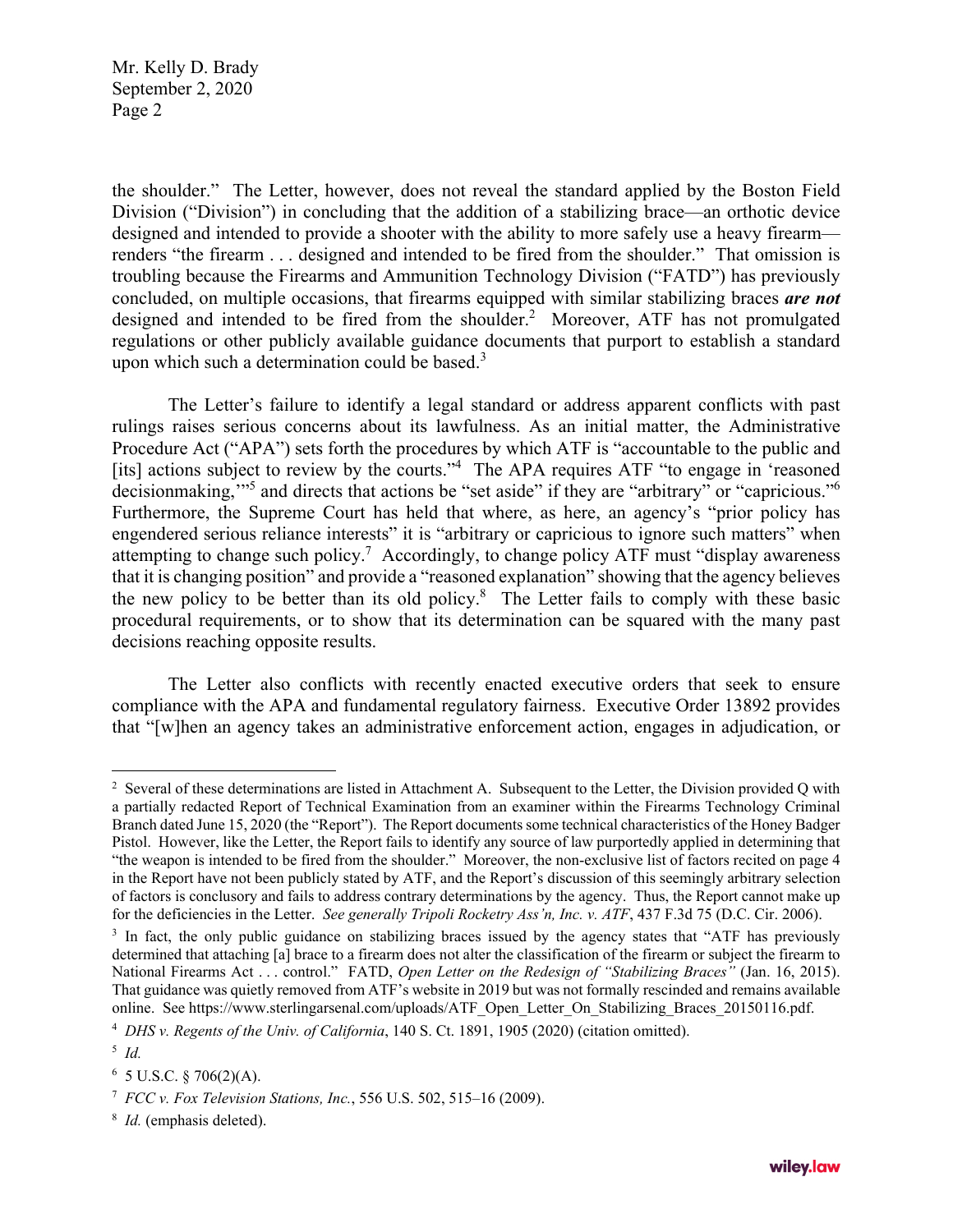otherwise makes a determination that has legal consequence for a person, it may apply only standards of conduct that have been publicly stated in a manner that would not cause unfair surprise."<sup>9</sup> Moreover, Executive Order 13891 establishes procedural requirements that an agency must follow to ensure that any standards of conduct it enforces qualify as publicly stated. These requirements include adopting regulations through notice and comment procedures and posting non-binding guidance on publicly accessible agency websites.<sup>10</sup> Here, the Letter does not identify *any* relevant legal standard for determining whether a firearm is designed and intended to be fired from the shoulder, let alone a standard that has been publicly stated in a manner designed to avoid unfair surprise.

Most serious, the Letter threatens criminal prosecution without adequate notice.<sup>11</sup> That makes concerns about the lawfulness of ATF's determinations even more acute. "A fundamental principle in our legal system is that laws which regulate persons or entities must give fair notice of conduct that is forbidden or required."<sup>12</sup> Accordingly, the Supreme Court has held that due process bars enforcement of criminal statutes where an agency improperly "changes course" with respect to conduct it deems unlawful.<sup>13</sup> That is because an "abrupt" or otherwise improper "regulatory change" makes it impossible for "a person of ordinary intelligence" to know "what is prohibited."<sup>14</sup> The Letter is such a change because, as explained above, FATD has previously concluded that firearms configured with stabilizing braces similar to the Honey Badger Pistol are not designed or intended to be fired from the shoulder.<sup>15</sup> Moreover, the agency has never announced any change in position, nor promulgated any publicly available standard.<sup>16</sup> Q thus lacked fair notice of the result announced in the Letter.

Concerns about fair notice likewise extend to the thousands of Americans who purchased the Honey Badger Pistol in reliance on ATF's past construction of the National Firearms Act. Justice Gorsuch recently explained how ATF's "bureaucratic pirouetting" on the interpretation of a different federal gun statute forced "ordinary citizens . . . to guess" about how best "to conform

<sup>9</sup> 84 Fed. Reg. 55239, 55241 (Oct. 15, 2019); *see also Christopher v. SmithKline Beecham Corp.*, 567 U.S. 142, 156 & n.15 (2012) (discussing examples of agency actions that fail to provide reasonable certainty or fair warning of what a legal standard administered by an agency requires).

<sup>10 84</sup> Fed. Reg. 55235, 55236–37 (Oct. 15, 2019).

<sup>11</sup> *See* Letter at 2–3 ("Your failure to take the above steps may result in (1) law enforcement action by ATF, including a referral of this matter to the United States Attorney's Office for criminal prosecution; (2) tax assessment and collection; and/or (3) seizure and forfeiture of the firearms and property involved in violations of Federal law."); It is worth noting that ATF conducted a full compliance inspection of Q last year and did not raise any objections about the Honey Badger at that time.

<sup>12</sup> *FCC v. Fox Television Stations, Inc.*, 567 U.S. 239, 253 (2012).

<sup>13</sup> *Id.* at 254.

<sup>14</sup> *Id.* (citation omitted); *see also Christopher*, 567 U.S. at 156 & n.15.

<sup>15</sup> *See* note 2, *supra*.

<sup>16</sup> *See* note 3, *supra*.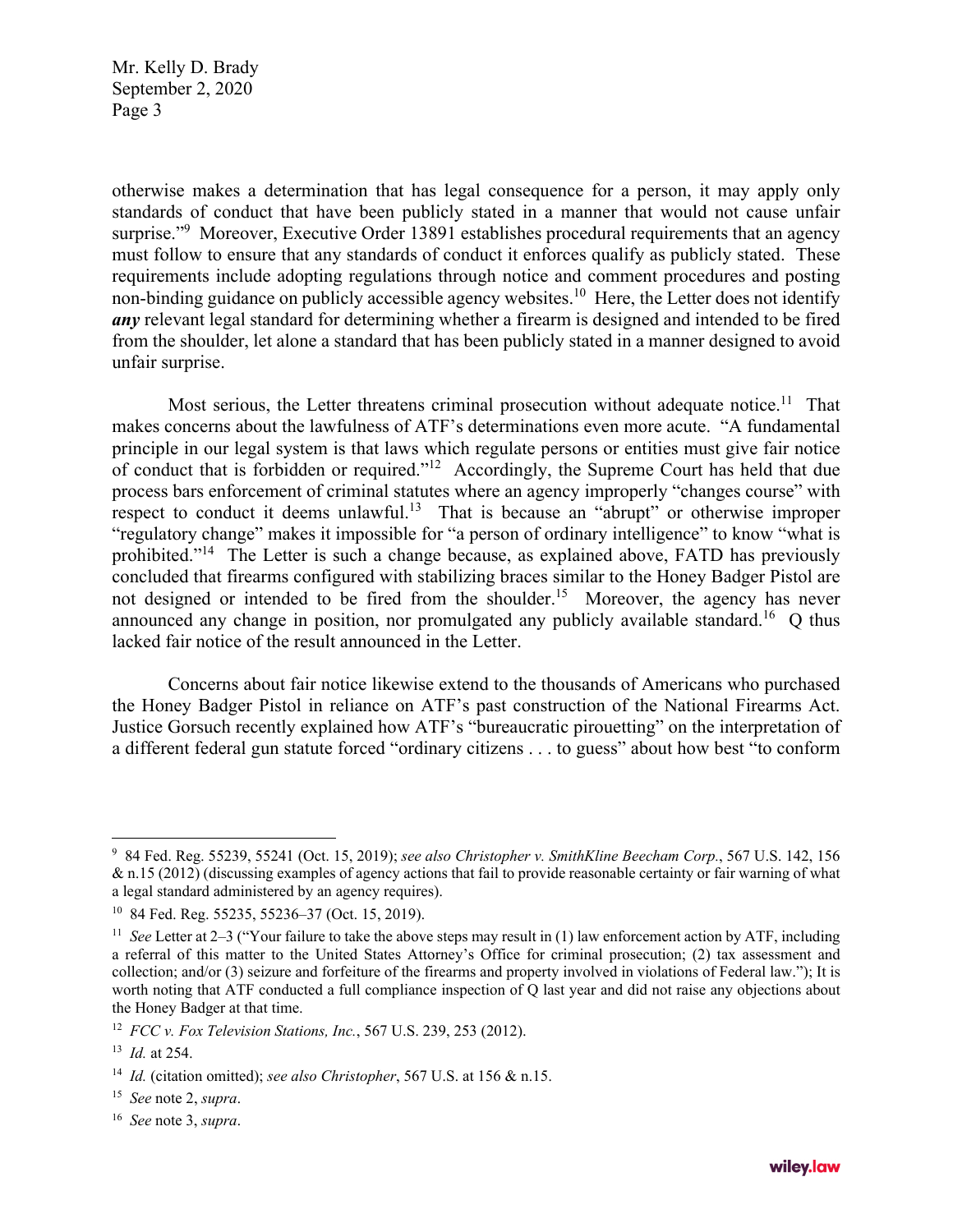their conduct" to the law.<sup>17</sup> That case is still wending its way through the court system;<sup>18</sup> in the meantime, however, Justice Gorsuch's explication of the harms that result when ATF reverses course underscores the need for ATF to carefully consider the effect of the Letter both on Q and on thousands of law-abiding American citizens, and to ensure that any policy changes follow proper procedures.

Finally, ATF has thus far refused to provide any indication of *how* the Honey Badger Pistol can be reconfigured such that ATF would no longer consider it a short-barreled rifle subject to National Firearms Act control. Instead, without further direction, ATF asked Q to formulate a remedy for its review. This deprives Q and the government of a potential resolution and illustrates the lack of notice provided by ATF on these important issues. "The agency's approach leaves [Q] (as well as other regulated parties, and [potentially] reviewing courts) guessing."19 These procedural shortcomings violate the APA and substantially undermine due process.

### *II. Q Has Ceased The Manufacture And Transfer Of The Honey Badger Pistol And Proposes That ATF Declare Its Determination Non-Retroactive So That An Appropriate Replacement Brace Can Be Effectively Distributed.*

Q reserves its rights to challenge the Letter based on any potentially applicable legal objections, including those outlined above. Without waiving its rights, Q has "[c]ease[d] . . . all manufacture and transfer of the 'Honey Badger Pistol' firearm" as directed by the Letter. In addition, Q proposes to develop consistent with the Letter and in conjunction with the Division "a plan for addressing those firearms already distributed."

We should first point out that Q does not have the financial means to send out 16-inch replacement barrels to its customers, as contemplated by the Division.<sup>20</sup> Such an endeavor would likely push the company into bankruptcy. As an alternative, Q proposes to exchange the supplied stabilizing brace for one that ATF concludes will not cause the firearm to be designed and intended to be fired from the shoulder. Although ATF has thus far been unwilling to discuss a suitable alternate configuration with Q, Q welcomes the Division's input as it seeks to develop an appropriate solution.21

<sup>&</sup>lt;sup>17</sup> Guedes v. Bureau of Alcohol, Tobacco, Firearms & Explosives, 140 S. Ct. 789, 790-91 (2020) (statement of Gorsuch, J.).

<sup>18</sup> *See id.* at 791.

<sup>19</sup> *Innovator Enters., Inc. v. Jones,* 28 F. Supp. 3d 14, 25–26 (D.D.C. 2014) (holding ATF classification letter arbitrary and capricious).

<sup>&</sup>lt;sup>20</sup> Aside from financial considerations, increasing the barrel length on Q's design adds significant pressure to the gas system, causing the bolt carrier group ("BCG") to cycle at an increased speed. This causes the BCG to bounce off the face of the chamber when feeding a new cartridge, resulting in a failure to fire. If ATF decides to apply this determination retroactively and rejects removal of the existing arm brace for replacement with an "ATF-approved" arm brace (*i.e.* an arm brace that is not considered a shoulder stock), Q will be left without a realistic option to rectify the situation.

 $21$  Q observes that there may be other ways for individuals who possess Honey Badger Pistols to become compliant. For example, an individual may remove the barreled upper receiver from the Honey Badger Pistol. The separated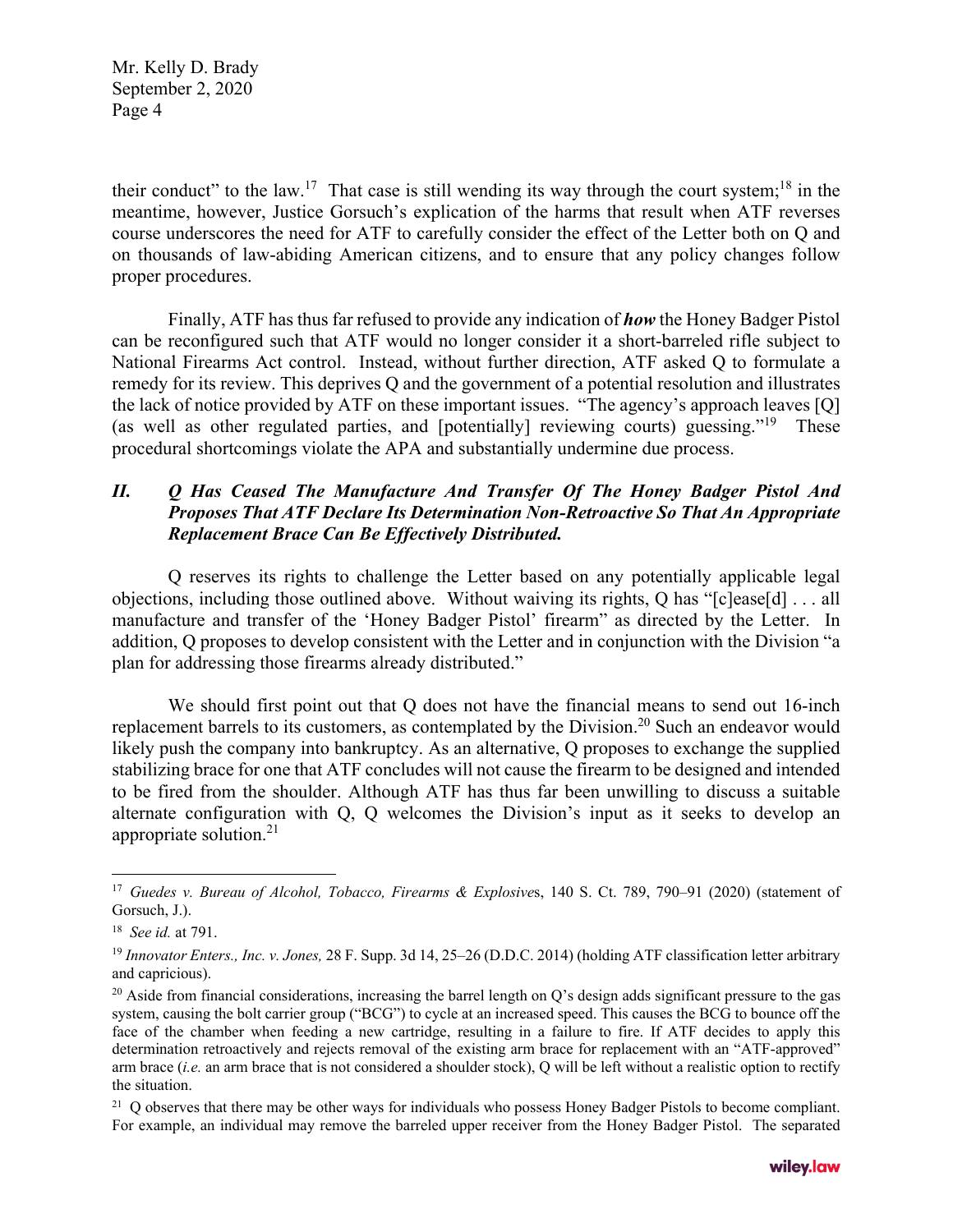To facilitate an exchange program and avoid the creation of "weapons made from rifles," ATF should determine that the ruling contained in the Letter "shall be applied without retroactive effect."<sup>22</sup> ATF has frequently exercised its statutory authority to deny retroactive effect to National Firearms Act determinations. For example, in the 1980s, ATF held that several decisions classifying certain firearms as "machineguns" would not apply to the manufacture or transfer of affected firearms before the date of the classification.<sup>23</sup> And in the 1990s, ATF waived taxes that would have otherwise been imposed after the agency classified certain shotguns as "destructive devices."24 In an exercise of prosecutorial discretion and statutory authority, ATF should similarly deny retroactive application of the Letter to the Honey Badger Pistol. This proposal is based on the fact that neither Q nor its purchasers (end-users) believed the Honey Badger to be a rifle and did not anticipate ATF would classify the pistols as short-barreled rifles. At no point did Q design or intend for the Honey Badger to be fired from the shoulder.

This proposal serves several salutary goals. First, it will alleviate many of the APA and due process concerns raised above because it will give ATF's new interpretation of the National Firearms Act only prospective effect. Second, it will allow private parties to conform their conduct to ATF's new interpretation of the law. Finally, it is more equitable to Q and to the thousands of law-abiding American citizens who made and purchased the Honey Badger Pistol with the understanding that it was not intended or designed to be fired from the shoulder.<sup>25</sup>

Non-retroactive application of this new interpretation of the law is also practical. An exchange program is likely to be more effective if potential participants are assured that an exchange will bring them into compliance with the National Firearms Act without subjecting them to retroactive liability. Common sense dictates that law-abiding gun owners may be less likely to participate in a program that could expose them to retroactive tax liability and registration requirements.

components would no longer meet the definition of a short-barreled rifle, provided the individual also possesses a pistol or registered short-barreled rifle to which the upper receiver may be affixed. *See United States v. Thompson/Center Arms Co.*, 504 U.S. 505 (1992) (interchangeable short barrel, long barrel, pistol grip, and shoulder stock not a short-barreled rifle as long as not assembled as such).

<sup>22 26</sup> U.S.C. § 7805(b)(8); *see id.* § 7801(a)(2)(A) ("the term 'Secretary' . . . shall, when applied to th[e provisions of this title] mean the Attorney General"); 28 C.F.R. § 0.130 (subdelegating authority to ATF). The decision could also be rested on prosecutorial discretion. *See United States v. Fokker Servs. B.V.*, 818 F.3d 733, 741–42 (D.C. Cir. 2016).

<sup>23</sup> *See* ATF 81-4 (AR-15 drop-in auto sear), https://www.atf.gov/resource-center/docs/atf-ruling-81-4pdf/download; ATF Ruling 82-2 (KG-9 pistol), https://www.atf.gov/file/55366/download; ATF Ruling 82-8 (SM10 and SM11A1 pistols and SAC carbine), https://www.atf.gov/file/55376/download; *see also* ATF Ruling 76-6 (grandfathering smooth-bore Taser manufactured prior to "any other weapon" determination).

<sup>24</sup> *See* ATF Ruling 94-1 (USAS-12 shotgun), https://www.atf.gov/file/55416/download; ATF Ruling 94-2 (Striker-12/Streetsweeper shotgun), https://www.atf.gov/file/55426/download.

<sup>25</sup> *See Staples v. United States*, 511 U.S. 600, 616 n.11 (1994) (explaining that a violation of the National Firearms Act requires that "the defendant knows of the characteristics of his weapon that bring it within the scope of the Act").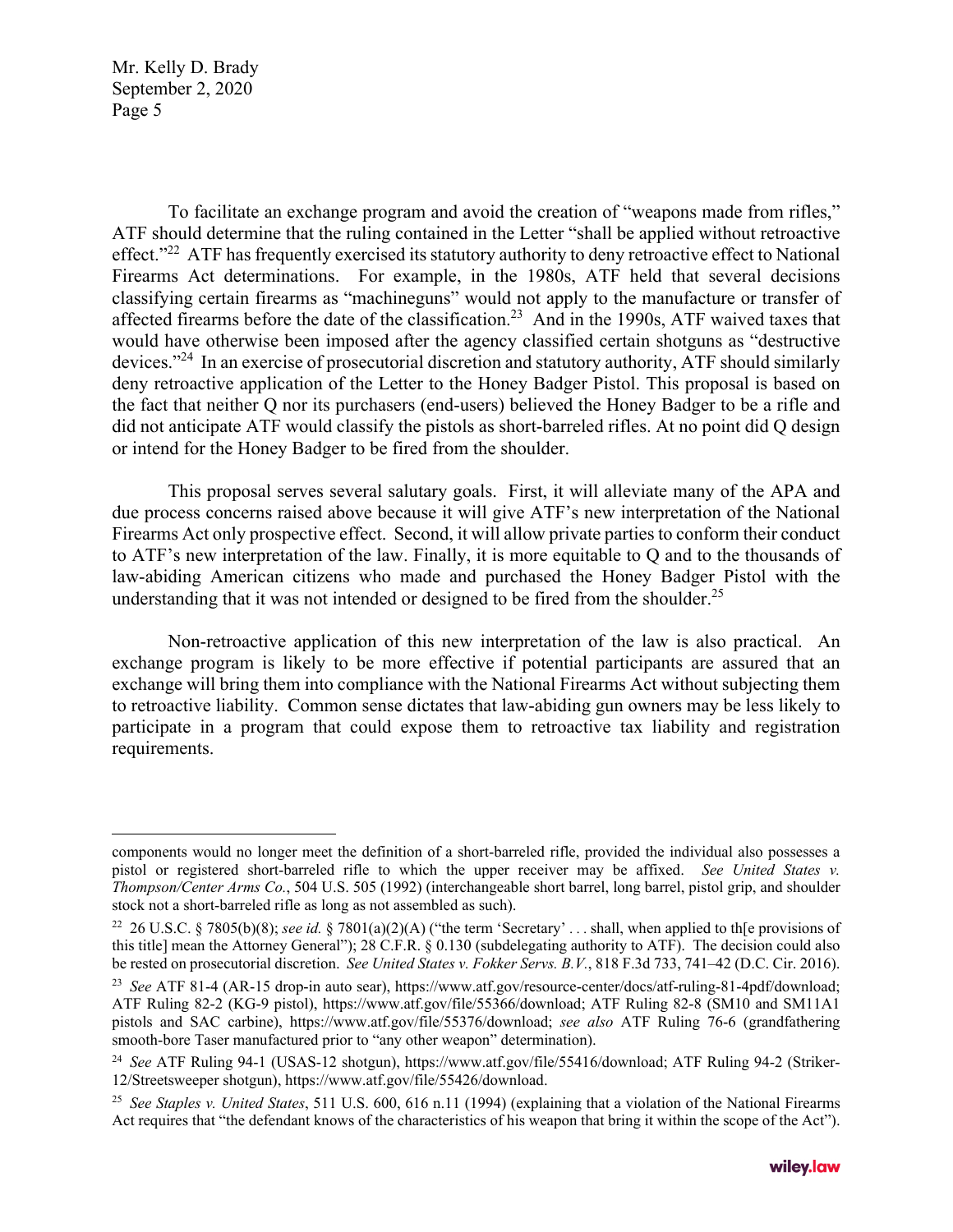Please be advised that Q is currently working to develop a new arm brace design to rectify the points raised in FATD's Report.

#### *III. Q Has Submitted The Sugar Weasel And Mini Fix To FATD.*

The Letter also directs Q to "[p]rovide a sample of the Sugar Weasel and Mini Fix firearms to ATF for an official classification." Q has submitted samples concurrent with this response to the Firearms Technology Industry Services Branch of FATD. Q expects that any determinations by the agency will comply with the APA, applicable executive orders, and due process principles.

In addition, Q expects that any determinations about the classification of the Mini Fix and Sugar Weasel (as well as the reconfigured Honey Badger) will be kept in non-final form until Q has had an opportunity to provide feedback on the agency's proposed position including, if needed, to senior leadership in the Department of Justice. ATF has long taken the position that the manufacturer's intent—while not dispositive—is relevant to classification reviews. Due process also requires an opportunity to be heard. Accordingly, it is critical that Q provide input on ATF's proposed determinations before any final decision.

\* \* \* \* \*

Q trusts that its decision to "[c]ease an desist all manufacture and transfer of the 'Honey Badger Pistol' firearm" and its decision to "[p]rovide a sample of the Sugar Weasel and Mini Fix firearms to ATF for an official classification" have resolved the Division's concerns.

In addition, Q looks forward to working with the Division to develop an acceptable "plan for addressing those firearms already distributed" along the lines proposed above. With that said, in the event of any disagreements, Q expects to raise any areas of uncertainty with leadership at the Department of Justice. Q also reserves its rights to challenge any unfavorable decision.

Respectfully,

*/s/ Megan L. Brown* 

Megan L. Brown

cc: Office of the Deputy Attorney General John Moran Chief of Staff

> Office of the Deputy Attorney General John Higgins Associate Deputy Attorney General

ATF Marvin Richardson Deputy Director